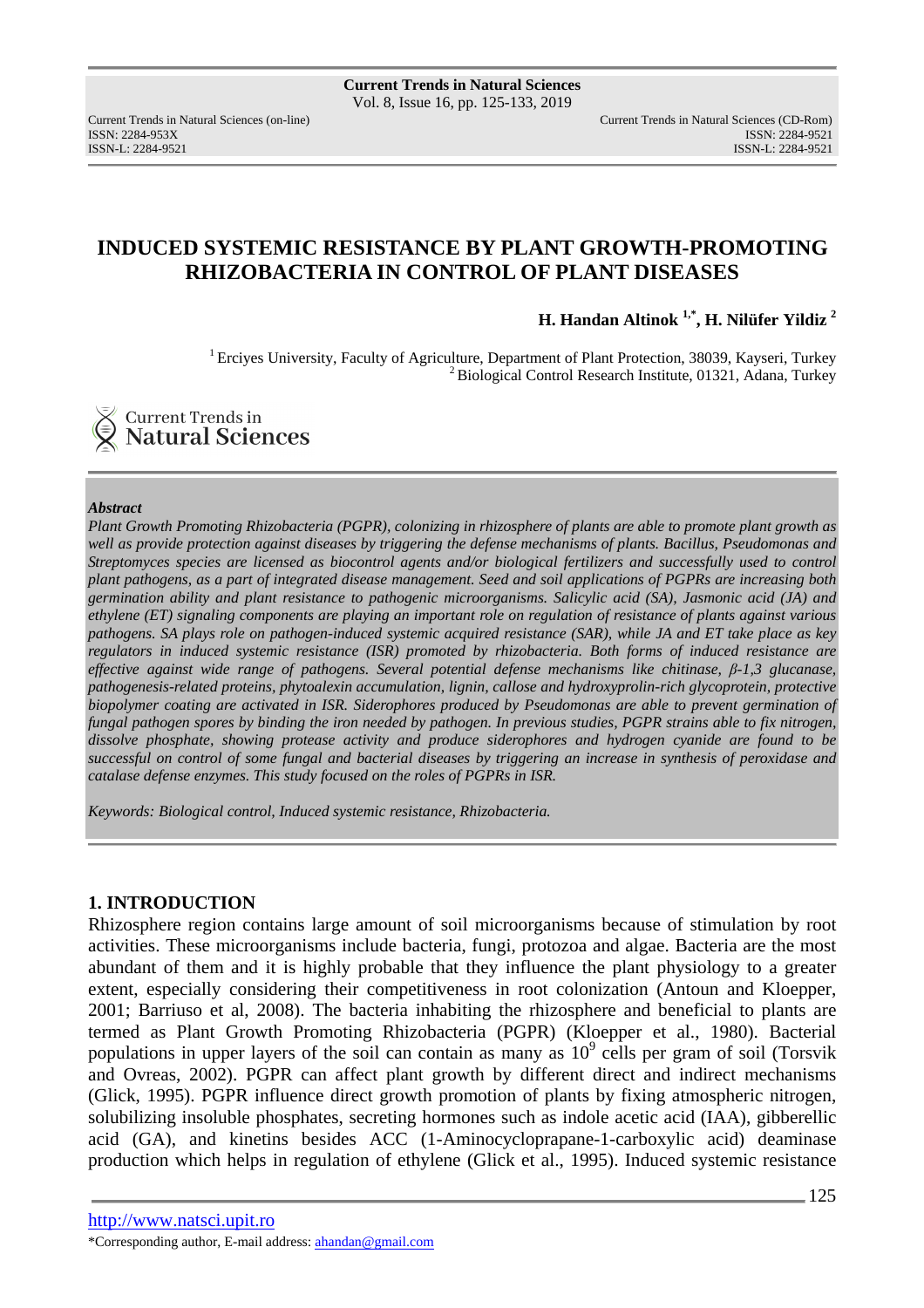Vol. 8, Issue 16, pp. 125-133, 2019

ISSN: 2284-953XISSN: 2284-9521

(ISR), antibiosis, competition for nutrients, parasitism, production of metabolites (hydrogen cyanide, siderophores) suppressive to pathogens are some of the mechanisms that indirectly benefit plant growth. Various species of bacteria like *Pseudomonas, Azospirillum, Azotobacter, Klebsiella, Enterobacter, Alcaligenes, Arthrobacter, Burkholderia, Bacillus* and *Serratia* have been reported to enhance the plant growth antagonistic effects and their ability to trigger ISR (Kloepper et al., 1989; Joseph and Lawrence, 2007). As PGPR *P. fluorescens, P. putida, P. aeruginosa* are found to have disease control potentials (Weller et al., 2002). *Bacillus* sp. have repoted to be effective on root diseases (Sivasakhti et al., 2014). Their effect was due to being easy colonizers of the soil by producing spores. PGPR may use combinations of different mechanisms of action, leading to a more efficient use for biocontrol strategies to improve cropping systems. Plant growth promoting rhizobacteria are environmentally beneficial for reducing production cost such as fertilizers and best soil and crop management practices to achieve more sustainable agriculture.

# **2. PGPR: DIRECT MECHANISMS OF ACTION**

## **2.1. PGPR: Biofertilizer**

Direct growth promotion of plants by PGPR is fixing atmospheric nitrogen, solubilizing insoluble phosphates, secreting hormones which helps in regulation of ethylene. PGPRs as a biofertilizer promote plant growth by improving the nutrient uptake of the plant. They act as a biofertilizer by increasing the nutrition status of the host plant via root association. Nitrogen is an essential element for plant growth and productivity. It is found in the atmosphere (78%) but plant species are not capable of fixing atmospheric nitrogen into soils for their growth. The atmospheric nitrogen is converted into utilizable forms by biological nitrogen fixation (BNF). Nitrogen fixing microorganisms change nitrogen to ammonia by using a complex enzyme system known as nitrogenase (Gaby and Buckley, 2012). Plant growth promoting rhizobacteria have the ability to fix atmospheric nitrogen. Fixed nitrogen contribute to the nitrogen account of the plant. Bacteria such as *Enterobacter, Klebsiella, Burkholderia,* and *Stenotrophomonas,* have been gaining attention in the recent years, because of their association with important crops and potential to enhance the plant growth (de Freitas, 2000). N-fixing bacterial strains have a potential on plant growth activity in organic and low-N input agriculture (Canbolat et al., 2006).

Hydrogen cyanide (HCN) is produced by many rhizobacteria and plays a role in biological control of pathogens (Defago et al., 1990, Anith et al., 1999; Kremer and Soussi, 2001). Fluorescent pseudomonads located in the rhizosphere region of plants were shown to enhance plant growth and suppress pathogens by HCN production (Shivani et al., 2005; Ramette et al., 2006). HCN synthase activity of fluorescent pseudomonads is found to be encoded by three biosynthetic genes.

Phosphorus is present in soil in insoluble form that can not be utilized by plants. Organic substrates in soil can be a source of P for plant growth. Most of phosphate fertilizers are reprecipitated into insoluble mineral complexes and are not efficiently taken up by the plants. Microbial solubilization of inorganic phosphate compounds is of great economic importance in plant nutrition (Gaur, 2002). Some bacterial species have organic and inorganic phosphorus mineralization and solubilization capacity (Khan et al., 2007). Phosphorus solubilizing bacteria, mainly *Bacillus, Pseudomonas* and *Enterobacter* are very effective for increasing the plant available P in soil as well as the growth and yield of crops (Tripura et al., 2005). Mineralization of most organic phosphorous compounds is carried out by producing enzymes like phosphatase, phytase, phosphonoacetate hydrolase, D-αglycerophosphatase and C-P lyase (Hayat et al., 2010).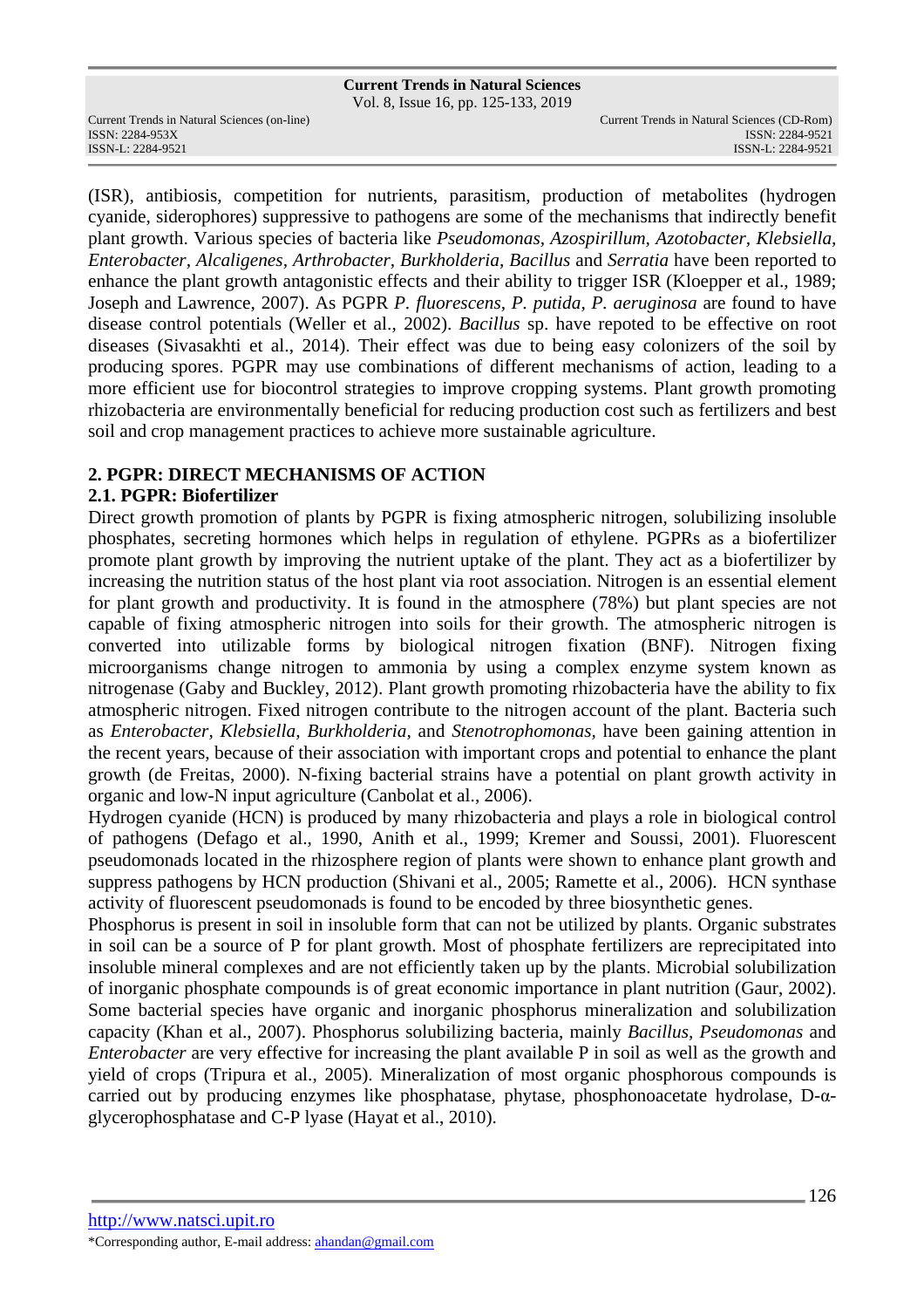Vol. 8, Issue 16, pp. 125-133, 2019

ISSN: 2284-953XISSN: 2284-9521

## **1.2. PGPR: Phytohormon production**

Plant-growth promotion by PGPR include bacterial synthesis of the plant hormones of indole-3 acetic acid, cytokinin, and gibberellin and breakdown of plant produced ethylene by bacterial production of 1-aminocyclopropane- 1-carboxylate deaminase.

Auxins synthesized by the plant and the microorganisms principally affect plant roots. Soil bacteria in the rhizosphere are mostly (80%) capable of producing auxins. Those released by rhizobacteria mainly affect the root system, increasing its size and weight, branching number and the surface area in contact with soil. All these changes lead to an increase in its ability to probe the soil for nutrient exchange, therefore improving plant nutrition and growth capacity (Barriuso et al., 2008). Diverse bacterial species produce auxins as part of their metabolism including indole-3-acetic acid (IAA), indole-3-butyric acid (IBA) or their precursors.

Indole acetic acid (IAA) is the most common natural auxin found in plants. IAA have positive effect on root growth (Miransari and Smith, 2014). Most of the rhizobacteria can synthesize IAA by colonizing on the seed or root surfaces and enhance the host's uptake of minerals and nutrients from the soil (Vessey, 2003). Indole acetic acid also affects plant cell division, extension, and differentiation; stimulates seed and tuber germination and also increases the rate of xylem and root development; affects photosynthesis, pigment formation, biosynthesis of various metabolites, and resistance to stressful conditions (Spaepen and Vanderleyden, 2011)

Ethylene is a plant growth hormone produced by almost all plants. It is also produced in soil by various biotic and abiotic mechanisms. Ethylene, which is plant growth regulator and stress hormone, also plays a key role in physiological changes in plants at molecular level. Plant growth promoting rhizobacteria (PGPR) mostly contain a vital enzyme, 1-aminocyclopropane-1 carboxylate (ACC) deaminase, which regulates the ethylene production by metabolizing ACC (an immediate precursor of ethylene biosynthesis in higher plants) into α-ketobutyrate and ammonia (Babaloa, 2010). Inoculation with PGPR containing ACC deaminase activity could be helpful in sustaining plant growth and development under stress conditions by reducing stress-induced ethylene production (Porcel et al., 2003).

Abscisic acid (ABA) is one of the most important phytohormones by playing an important role in many physiological processes in plants. This hormone is crucial for the response to environmental stresses such as desiccation, salt and cold. Some PGPR especially Bacillus species were found to have ABA synthesize ability (Porcel et al., 2003).

Gibberellins are the largest group of plant regulators, including more than 100 different molecules with various degrees of biological activity. They can be translocated from the roots to the aerial parts of the plant. Gibberellin producing bacteria also produce auxins that stimulate the root system, enhancing the nutrient supply to the sink generated in the aerial part of the plants (Atzorn et al., 1988).

Cytokinins are purine derivatives that promote and maintain plant cell division and are also involved in various differentiation processes including shoot formation, primary root growth and callus formation. Plants continuously use cytokinins to maintain the pools of totipotent stem cells in their shoot and root meristems. Auxins and cytokinins interact in the control of many important developmental processes in plants, particularly in apical dominance, and root and shoot development. The balance between auxin and cytokinin is a key regulator of in vitro organogenesis. Some bacterial species are found to stimulate cytokinin production levels (Leibfried et al., 2005).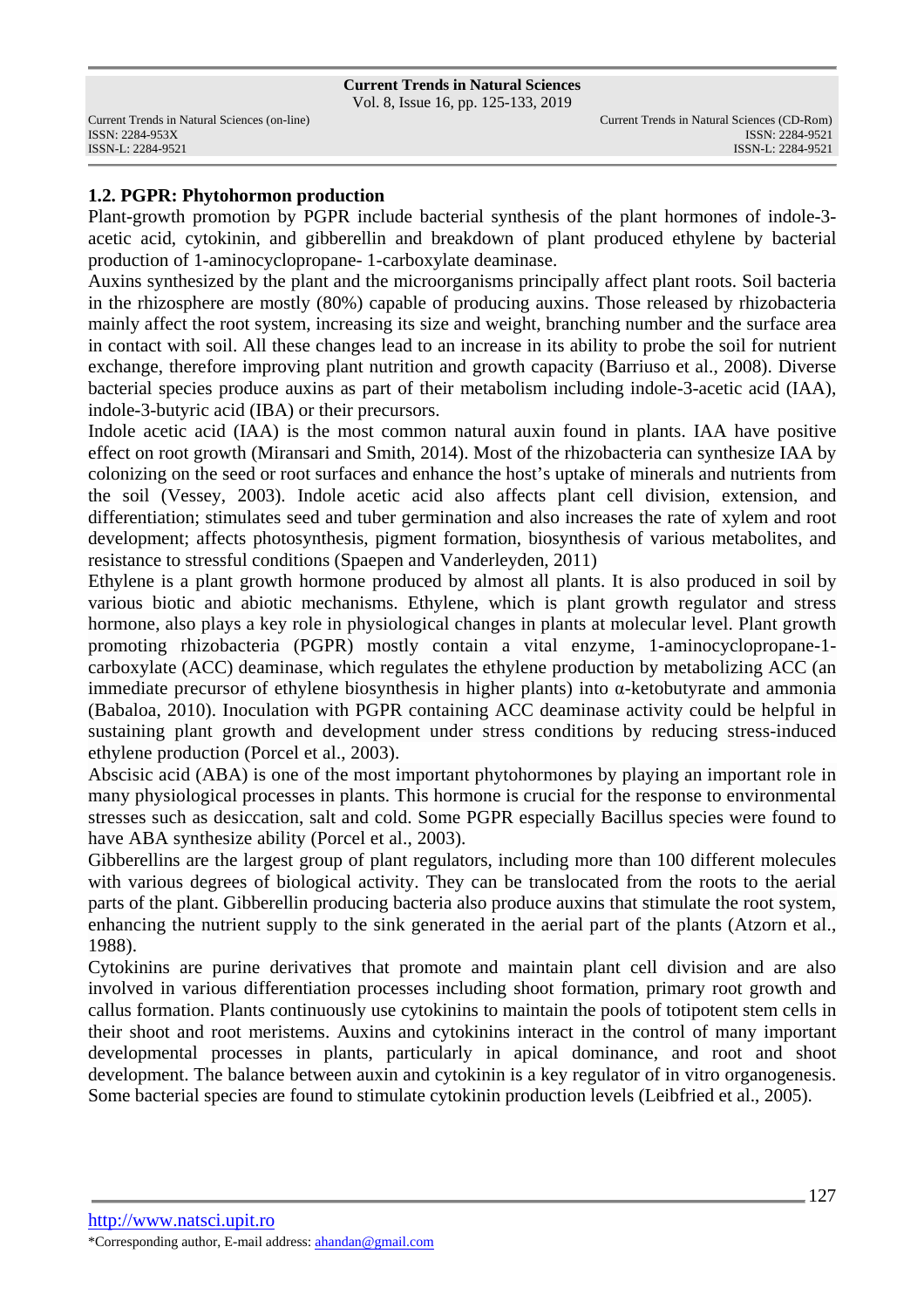Vol. 8, Issue 16, pp. 125-133, 2019

# **3. PGPR: INDIRECT MECHANISMS OF ACTION 3.1. BIOLOGICAL CONTROL**

The mechanism of action of the PGPR in the promotion of plant growth depends on efficient plant root colonization. In general, their function by preventing plant pathogens "Biocontrol", facilitating the uptake of certain nutrients from the soil "Biofertilizer" and synthesis of phytohormones "Biostimulants" (Glick et al., 1995; Bhuvaneshwari and Kumar, 2013). In recent years, PGPRs has been used based on their direct essential compound supply capacity to plants or indirectly by inhibiting the phytopathogenic organisms (Glick, 2015). These PGPR mechanisms are presented in Figure 1.



*Figure 1. Direct and indirect mechanisms mediated by plant growth-promoting rhizobacteria (PGPR) with beneficial effects on host plants (Chauhan et al., 2015; Pii et al., 2015)* 

PGPR are the soil bacteria inhabiting function by preventing plant disease conditions "Biocontrol", for nutrient turn over and sustainable for crop production "Biofertilization" and synthesizing phytohormones "Biostimulants" (Glick et al., 1995; Ahemad and Kibret, 2014). For PGPR species to be an effective biocontrol agent against different phytopathogens, it must utilize some of the following mechanisms; suppress the growth of pathogens, production of siderophores, antibiotics, biocidal volatiles, competition for nutrients and niche, signal interference, hydrogen cyanide and lytic enzymes production and the ability to induce systemic resistance (ISR) (Podile and Kishore, 2006; Lugtenberg and Kamilova, 2009). Rhizobacteria as a component in integrated management systems in which reduced rates of pesticide are used as biocontrol agents.

Non-pathogenic rhizobacteria can suppress disease by various mechanisms of action e. g. antagonism, competition for space and nutrient with pathogens in the rhizosphere, production of some volatile metabolites, production of cell walls degraded molecules and "Induced Systemic Resistance" (ISR) (Van Loon et al., 1998; Araujo et al., 2005; Kai et al., 2009; Zhao et al., 2014). The production of one or more antibiotics is one of the most studied biocontrol strategies displayed by PGPR. Some common examples of different antibiotics include amphisin, oomycin-A, phenazine, pyoluteorin, pyrrolnitrin, tropolone, tensin and the cyclic lipopeptides synthesis (Loper and Gross, 2007). Some recent studies have indicated that biofilm formation of bacterial cells in the rhizosphere is of considerable antifungal and antibacterial activity such as toxins and antibiotics in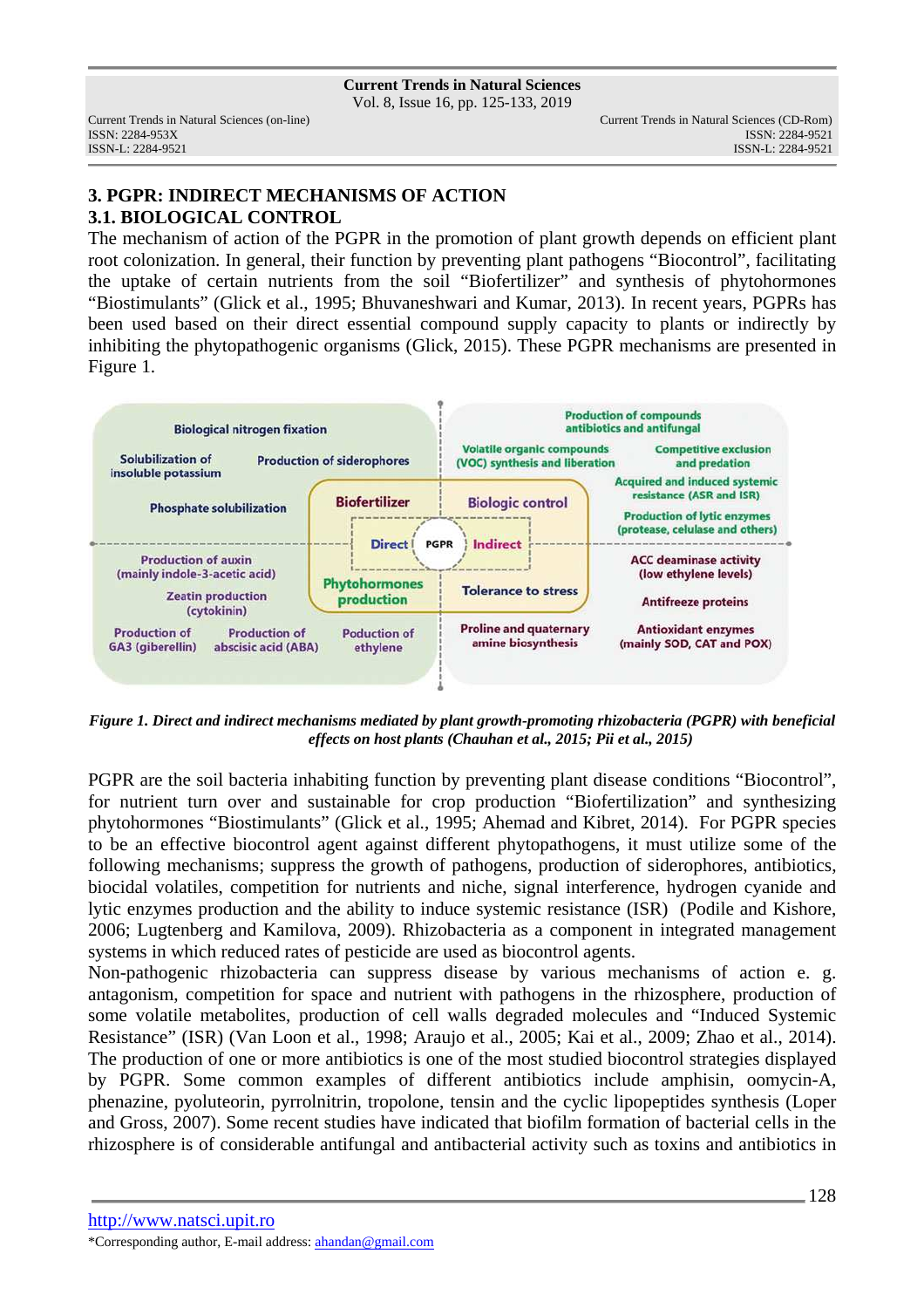their periphery, which has an inhibitory effect on phytopathogens in the soil (Kwon and Kim, 2014; Figueiredo et al., 2016).

Rhizospheric bacteria through their fast colonizing ability are able to compete favorably for the available water, nutrient and space which is required to limit the disease incidence and severity. The most competent group of rhizobacteria controls whole metabolic activities. In addition to its advantages through competition with the other properties such as presence of flagellium, chemotaxis, lipopolysaccharide and the usage of secreted root exudates enhances their survival (Lugtenberg and Kamilova, 2009). Siderophore production confers competitive advantages to PGPR and unavailability of iron suppress the phytopathogen. Iron is a vital element needed by all microorganisms for synthesis of ATP, DNA and a number of functions (Saraf et al., 2011).

Pseudomonades are ubiquitous bacteria in agricultural soils and major group of rhizobacteria with potential biological control (Lee et al., 2009). They grow rapidly in vitro, utilize seed and root exudates and fast colonize in the rhizosphere, produce a wide spectrum of bioactive metabolites, adapt to environmental stresses, compete aggressively with the other microorganisms. In addition, pseudomonads are responsible for the natural suppression of soil borne pathogens (Lim et al., 2007). Fluorescent pseudomonads are being used widely as they produce a wide variety of antibiotics, chitinolytic enzymes, growth promoting hormones, siderophores, HCN and catalase, and solubilize phosphorous (Sairam et al., 1998; Kwak et al., 2009). Their weakness as biocontrol agents is difficult to produce resting spores. Bacillus is the most abundant other genus in the rhizosphere. There are a number of metabolites that are released by these strains which increase nutrient availability of the plants (Leegood and Walker, 1982; Gao and Zhang, 2008). The other common rhizobacteria is Azotobacter that generally regarded as a free-living aerobic nitrogen-fixer (Saharan and Nevra, 2011).

## **3.2. INDUCED SYSTEMIC RESISTANCE (ISR)**

The salicylate- and jasmonate-induced pathways are performed by the production of PR proteins which include antifungals (chitinases and glucanases), and oxidative enzymes (peroxidases, polyphenol oxidases and lipoxygenases) respectively. Low-molecular weight compounds such as phytoalexins which is antimicrobial properties can also accumulate (Choudhary and Prakash, 2007). SAR is induced by exposing the plant to virulent, avirulent and nonpathogenic microorganisms (Pieterse and Van Loon, 2001). While SAR includes the accumulation of pathogenesis-related proteins or salicylic acid, ISR relies on pathways regulated by jasmonate and ethylene.

Induced Systemic Resistance (ISR) of plants against phytopathogens is a widespread phenomenon in plant protection. Rhizobacteria-mediated induced systemic resistance (ISR) effectively response to a broad spectrum of plant pathogens. Compared to SAR and non-pathogenic rhizobacteria, inducing ISR trigger a different signal transduction pathway not dependent on the accumulation of the SA and accumulation of pathogenesis-related proteins but dependent on precipitation of jasmonic acid and ethylene (Pieterse et al., 2014). After infection, levels of SA increase locally and systemically in the phloem before ISR occurs. ISR utilizes some plant hormones (salicylic acid, jasmonic acid and ethylene) in signaling and stimulation of the host defense response against variety of phytopathogens (Beneduzi et al., 2012; Pieterse et al., 2014). The colonization of roots by inoculated rhizobacteria is an important step which become constituent molecules of the bacterial cell or synthesized by the bacteria as elicitors of a biochemical signal (Figueiredo et al., 2016).

Induction of proteases, β-1,3-glucanase, and chitinases as catabolic enzymes and small molecules can be secreted by various rhizobacteria and can suppress soilborne pathogens. The cell wall degrading enzymes such as chitinases produced by rhizobacteria cause abnormality of the mycelial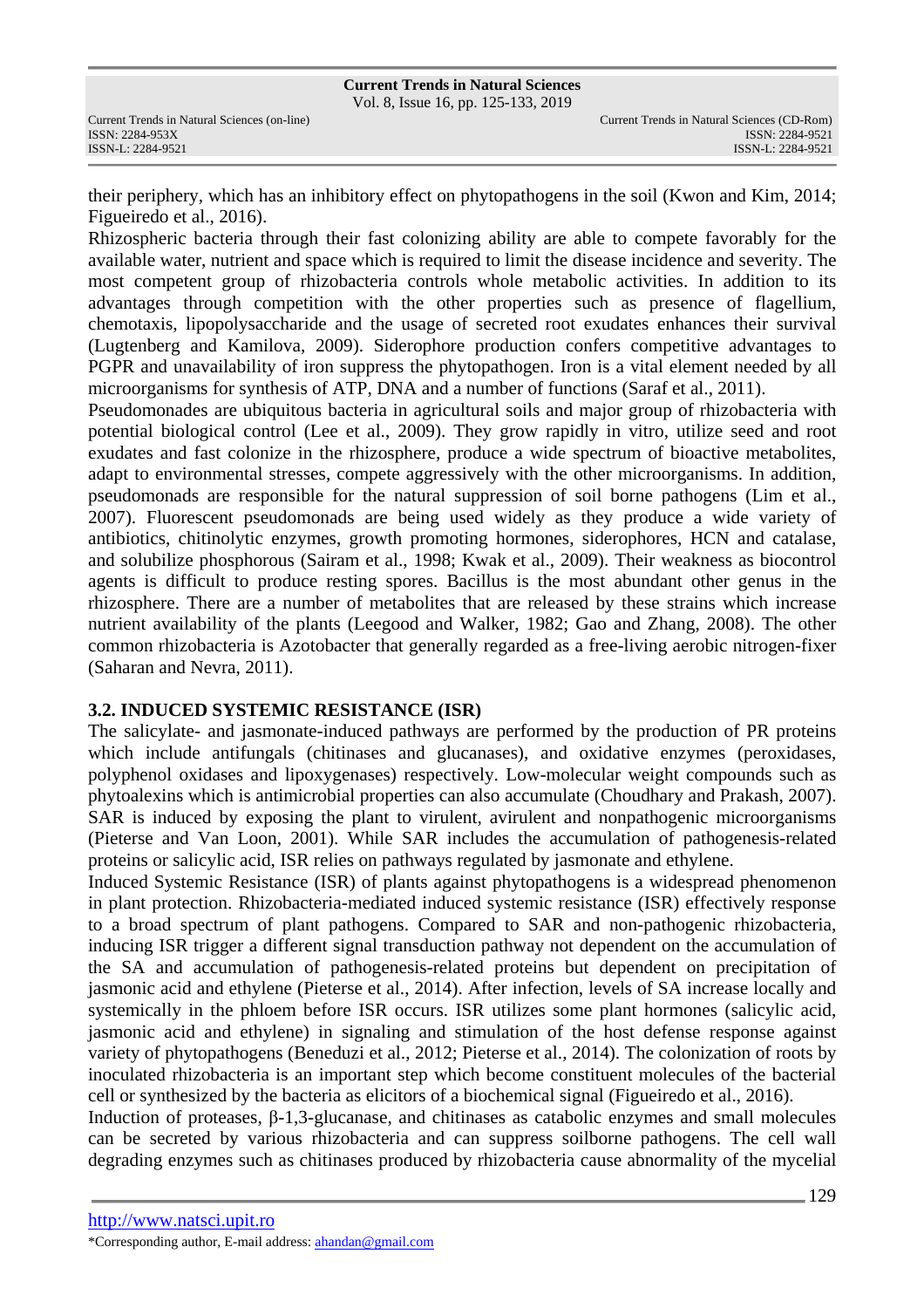**Current Trends in Natural Sciences** Vol. 8, Issue 16, pp. 125-133, 2019

ISSN: 2284-953XISSN: 2284-9521

growth (Zhao et al., 2014). Some antibiotics and various toxic compounds to pathogens have been recovered form Bacillus strains (Esikova et al., 2002). B. subtilis produces lipopeptide antibiotics of the surfactant group that can inhibit several plant pathogens.

# **3.3. TOLERANCE TO STRESS**

Phytohormones and reactive oxygen species (ROS) are major determinants as stress responses in plants. In metabolic pathway studies carried out focus on production of phytohormones in the rhizosphere and stimulation of resistance to biotic and abiotic stress. ROS such as superoxide anion (O2−), hydrogen peroxide (H2O2), hydroxyl radical (HO.) stimulates enzymatic antioxidant defense systems in plants under stressful conditions as free radicals and non-radical molecules are key components of the signaling pathways and act as main regulators of cellular responses of plant to environmental factors (Araujo et al., 2005; Kang et al., 2010). ROS is extremely toxic for the cells at high concentrations. ROS cause oxidative damage to lipids, proteins and DNA (Gill and Tuteja, 2010). Hydrogen peroxide  $(H_2O_2)$  is the most important ROS that produced by normal aerobic metabolism in plants.

Rapid accumulation of free proline as an osmoprotectant is a typical response in stressed plants facilitating water uptake from the soil. Plants produce several antioxidant enzymes that include superoxide dismutase (SOD, EC 1.15.1.1), catalase (CAT, EC 1.11.1.6) glutathione peroxidase (GPX, EC 1.11.1.9) involved in scavenging free radicals (Simova-Stoilova et al., 2008).

The treatment of PGPR to the rhizosphere can greatly contribute antioxidant enzyme activities (Li et al. 2008). In tomato and eggplant, the inoculation of *B. subtilis* caused an increase in the peroxidase activity in plants (Araujo and Menezes, 2009; Altinok et al., 2013). Antioxidants beneficial to the health of consumers which were found in certain foods may prevent the damage caused by free radicals by neutralizing. The main antioxidant compounds in plants are flavonoids that known with anti-inflammatory, antiallergic, antiviral, and anticarcinogenic properties (Tapas et al., 2008).

## **4. CONCLUSIONS**

Plant growth promoting rhizobacteria (PGPR) are a group of bacteria found in the rhizosphere, at root surfaces and in association with roots, which can improve the extent or quality of plant growth directly and/or indirectly. Bacteria including species of *Pseudomonas, Azospirillum, Azotobacter, Klebsiella, Enterobacter, Alcaligenes, Arthrobacter, Burkholderia, Bacillus, Rhizobium* and *Serratia* have reported to enhance plant growth. Some PGPR provide plant growth promoting substances to a plant or facilitate the uptake of certain plant nutrients from the soil which is called direct promotion. The indirect promotion occurs when PGPR prevent deleterious effects of phytopathogenic microorganisms. Some of them can produce or change the concentration of plant growth regulators like indoleacetic acid, gibberellic acid, cytokinins and ethylene. Others were found to have  $N_2$  fixation, antagonism against phytopathogenic microorganisms, solubilization of phosphate capacity. Plant growth promoting bacterial strains must be rhizospheric competent, able to survive and colonize in the rhizospheric soil. Unfortunately, the interaction between associative PGPR and plants can be unstable. Effective strains as *in vitro* cannot always be the same under field conditions. The variability in the performance of PGPR may be due to various environmental factors that may affect their growth and exert their effects on plant. The environmental factors include climate, weather conditions, soil characteristics or the composition or activity of the indigenous microbial flora of the soil. Therefore, it is necessary to develop efficient strains in field conditions. Exploring the soil microbial diversity is important for PGPR to achieve well adaptation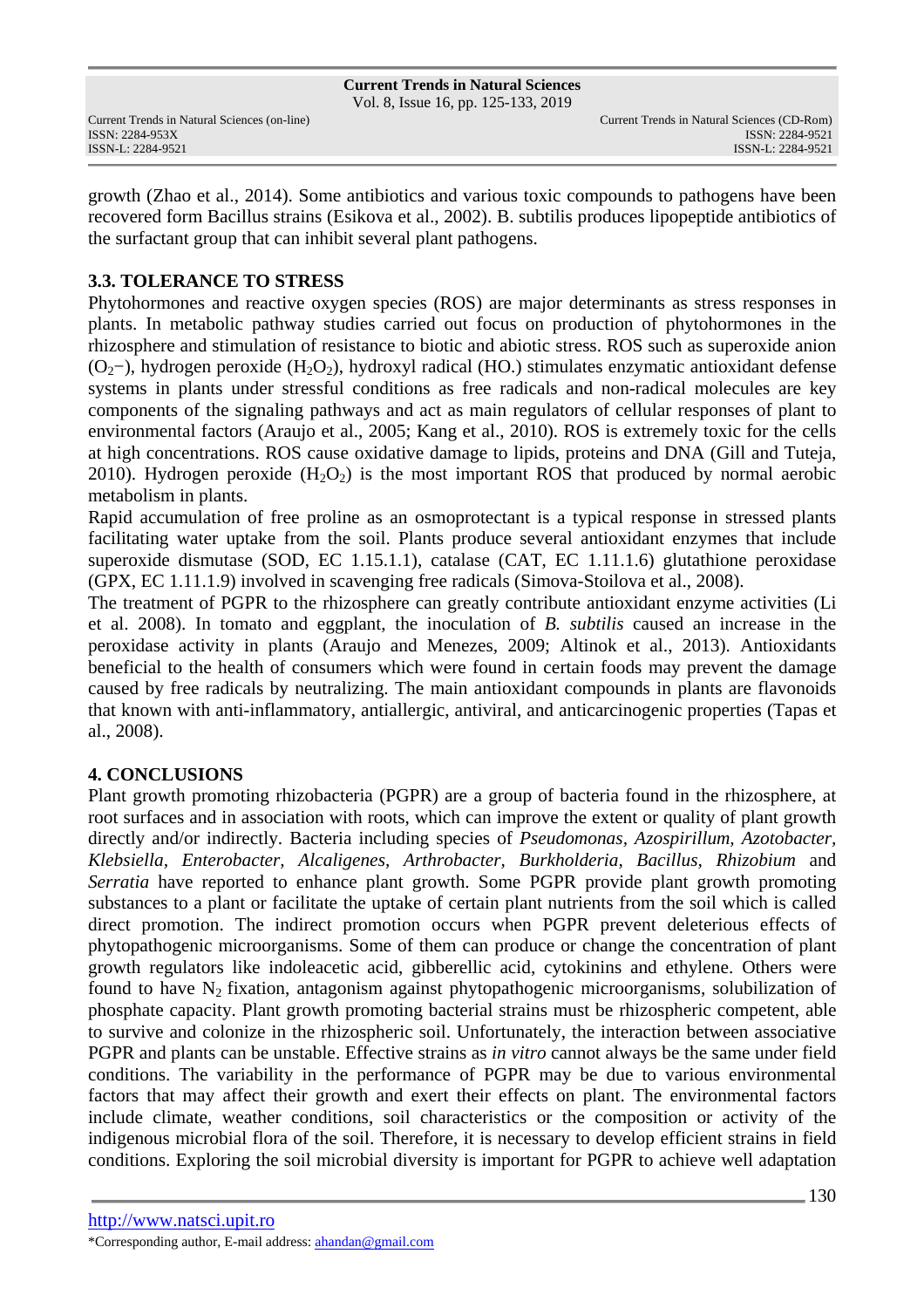Vol. 8, Issue 16, pp. 125-133, 2019

for a particular soil environment. The success of PGPR will depend on the ability to manage the rhizosphere to enhance survival and competitiveness of these beneficial microorganisms. Genetic enhancement of PGPR strains to enhance colonization and effectiveness may involve addition of one or more traits associated with plant growth promotion. High output yield and enhanced production of the crop as well as fertility of soil to get in an ecofriendly manner is needed. Future research may focus on rhizosphere in optimizing growth conditions and extend shelf-life of PGPR products which will be cost effective and tolerate adverse environmental conditions better.

#### **6. REFERENCES**

- Ahemad, M., Kibret, M. (2014). Mechanisms and applications of plant growth promoting rhizobacteria: current perspective. *J King Saud Univ Sci, 26*, 1–20.
- Altinok, H.H. Dikilitas, M., Yildiz, H.N. (2013). Potential of *Pseudomonas* and *Bacillus* isolates as biocontrol agents against Fusarium wilt of eggplant. *Biotechnol Biotech Eq, 27*(4), 3952–3958.
- Anith, K.N., Tilak, K.V.B.R., Kanuja, S.P.S. (1999). Molecular basis of antifungal toxin production by *Fluorescent Pseudomonas* sp. strain EM85-a biological control agent. *Curr Sci, 77*, 671–677.
- Antoun, H., Kloepper, J.W. (2001). Plant growth promoting rhizobacteria (PGPR). In Encyclopedia of Genetics. Academic Press, New York. Edited by Brenner S, Miller JH, 1477-1480.
- Araujo, F.F., Henning, A.A., Hungria, M. (2005). Phytohormones and antibiotics produced by *Bacillus subtilis* and their effects on seed pathogenic fungi and on soybean root development. *World J Microbiol Biotechnol, 21*, 1639– 1645.
- Araujo, F.F., Menezes, D. (2009). Induction of resistance in tomato by biotic (*Bacillus subtilis*) and abiotic (Acibenzolar-S-Metil) inducers. *Summa Phytopathol, 35*, 163–166.
- Atzorn, R., Crozier, A., Wheeler, C.T., Sandberg, G. (1988). Production of gibberellins and indole-3-acetic acid by*Rhizobium phaseoli*in relation to nodulation of *Phaseolus vulgaris* roots*. Planta, 175*, 532–538.

Babaloa, O.O. (2010). Beneficial bacteria of agricultural importance. *Biotechnol Lett, 32*, 1559–1570.

- Barriuso, J,, Solano, B.R., Lucas, J.A., Lobo, A.P., Villaraco, A.G., Mañero, F.J.G. (2008). Ecology, Genetic Diversity and Screening Strategies of Plant Growth Promoting Rhizobacteria (PGPR). WILEY-VCH Verlag GmbH & Co. *KGaA*, Weinheim, Edited by Ahmad I, Pichtel J, Hayat S, 1-17.
- Beneduzi, A., Ambrosini, A., Passaglia, L.M.P. (2012). Plant Growth-Promoting Rhizobacteria (PGPR): their potential as antagonists and biocontrol agents. PMCID: PMC3571425. *Genet Mol Biol, 35,* 1044–1051.
- Bhuvaneshwari, K., Kumar, A. (2013). Agronomic potential of the association Azolla-Anabaena. *Sci Res Report, 3*, 78– 82.
- Canbolat, M.Y., Bilen, S., Çakmakçı, R., Şahin F., Aydın, A. (2006). Effect of plant growth-promoting bacteria and soil compaction on barley seedling growth, nutrient uptake, soil properties and rhizosphere microflora. *Biol Fertil Soils, 42*, 350–357.
- Chauhan, H., Bagyaraj, D.J., Selvakumar, G., Sundaram, S.P. (2015). Novel plant growth promoting rhizobacteriaprospects and potential. *Appl Soil Ecol, 95*, 38–53.
- Choudhary, D.K., Prakash, A. (2007). Induced systemic resistance (ISR) in plants: Mechanism of action. *Indian J Microbiol, 47*, 289–297.
- De Freitas, J.R., Banerjee, M.R., Germida, J.J. (1997). Phosphate solubilizing rhizobacteria enhance the growth and yield but notphosphorus uptake of canola (*Brassica napus* L). *Biol Fertil Soils, 24* (Suppl 4), 358–364.
- Defago, G., Berling, C. H., Borger, U., Keel, C. and Voisard, C. (1990). Suppression of black rot of tobacco by a Pseudomonas strain: Potential applications and mechanisms. In: Hornby, D. Cook, R. J., Henis, Y. (eds). Biological Control Soil Borne Plant Pathogens. CAB International, pp. 93-108.
- Esikova, T.Z., Temirov, Y.V., Sokolov, S.L., Alakhov, Y.B. (2002). Secondary antimicrobial metabolites produced by thermophilic *Bacillus* spp. strains VK2 and VK21. *Appl Bioch Micro, 38*, 226–231.
- Figueiredo, M.V.B., Bonifacio, A., Rodrigues, A.C., Araujo, F.F. (2016). Plant Growth-Promoting Rhizobacteria: Key Mechanisms of Action. In: D.K. Choudhary, A. Varma, eds, Microbial-Mediated Induced Systemic Resistance in Plants, pp.23-37.
- Gaby, J.C., Buckley, D.H. (2012). A comprehensive evaluation of PCR primers to amplify the nifH gene of nitrogenase. *PLoS One 7*, e42149.
- Gao, Q., Zhang, L. (2008). Ultraviolet-B-induced oxidative stress and antioxidant defense system responses in ascorbate deficient vtc1 mutants of Arabidopsis thaliana. *J Plant Physiol, 165*, 138–148.

http://www.natsci.upit.ro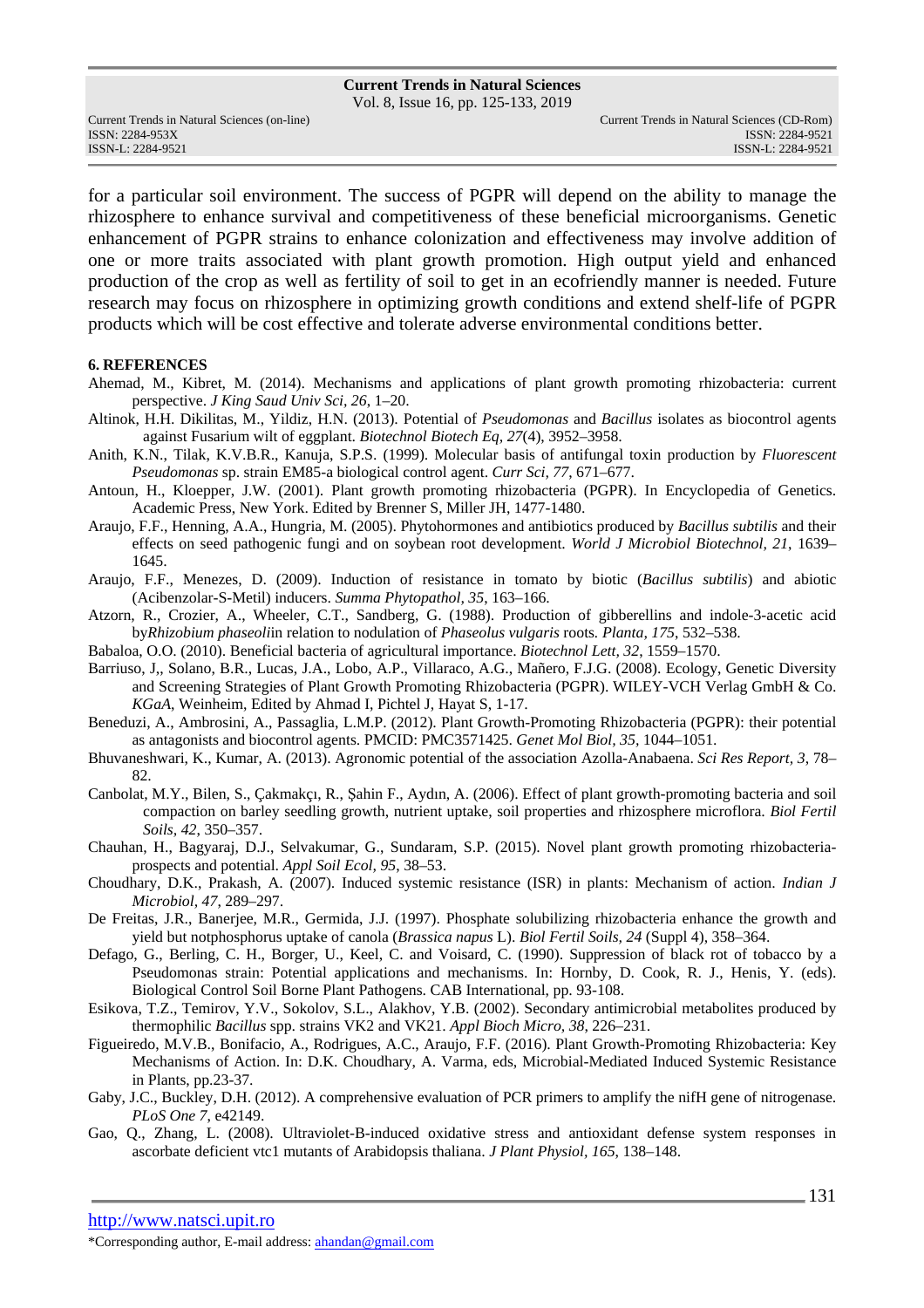Vol. 8, Issue 16, pp. 125-133, 2019

|                   | Current Trends in Natural Sciences (on-line) |
|-------------------|----------------------------------------------|
| ISSN: 2284-953X   |                                              |
| ISSN-L: 2284-9521 |                                              |

- Gaur A.C. (1990). Physiological functions of phosphate solubilizing micro-organisms. Omega Scientific Publishers, New Delhi, 16–72, Edited by Gaur AC.
- Gaur, A.C. (2002). National symposium on mineral phosphate solubilizing bacteria. Dharwad: UAS, Nov.14–16.
- Gill, S.S. Tuteja, N. (2010). Reactive oxygen species and antioxidant machinery in abiotic stress tolerance in crop plants. *Plant Physiol Biochem, 48*, 909–930.
- Glick, B.R. (2015). Beneficial plant-bacterial interactions. Springer, Cham. 243p.
- Glick, B.R., Karaturovic, D.M., Newell, P.C. (1995). A novel procedure for rapid isolation of plant growth promoting *Pseudomonas*. *Can J Microbiol, 41*, 533–536.
- Hayat, R., Ali, S., Amara, U., Khalid, R., Ahmed, I. (2010). Soil beneficial bacteria and their role in plant growth promotion. A review: *Ann Microbiol, 60*, 579–598.
- Joseph, B., Patra, R.R., Lawrence, R. (2007). Characterization of plant growth promoting rhizobacteria associated with chickpea (*Cicer arietinum* L). *Int J Plant Prod, 1* (Suppl 2), 141–152.
- Kai, M., Haustein, M.F., Petri, A., Scholz, B., Piechulla, B. (2009). Bacterial volatiles and their action potential. *Appl Microbiol Biotechnol, 81*, 1001–1012.
- Kang, B.G., Kim, W.T., Yun, H., Chang, S. (2010). Use of plant growth-promoting rhizobacteria to control stress responses of plant roots. *Plant Biotechnol Rep, 4*, 179–183.
- Khan, M.S., Zaidi A., Wani, P. A. (2007). Role of phosphate-solubilizing microorganisms in sustainable. A review. *Agron Sustain Dev, 27*, 29–43.
- Kloepper, J.W., Leong, J., Teintze, M., Schroth, M.N. (1980). Enhanced plant growth by siderophores produced by plant growthpromoting rhizobacteria. *Nature, 286*, 885–886.
- Kloepper, J.W., Lifshitz, R., Zablotowicz, R.M. (1989). Free-living bacterial inocula for enhancing crop productivity. *Trends in Biotechnology, 7* (Suppl 2), 39–43.
- Kremer, R.J., Souissi, T. (2001). Cyanide production by rhizobacteria and potential for suppression of weed seedling growth. *Curr Opinions Microbiol, 43*, 182–186.
- Kwak, S.S., Lim, S., Tang, L., Kwon, S.Y., Lee, H. S. (2009). Enhanced tolerance of transgenic crops expressing both SOD and APX in chloroplasts to multiple environmental stress. In: M. Ashraf, M. Ozturk, H.R. Athar eds, Salinity and Water Stress, pp. 197–203, Springer, Netherland,
- Kwon, J.W., Kim, S.D. (2014). Characterization of an Antibiotic Produced by *Bacillus subtilis* JW-1 that suppresses *Ralstonia solanacearum*. *J Microbiol Biotechnol, 24*, 13–18.
- Lee, S.C., Kwon, S.Y., Kim, S.R. (2009). Ectopic expression of a cold-responsive CuZn superoxide dismutase gene, SodCc1, in transgenic rice (*Oryza sativa* L.). *J Plant Biol, 52*, 154–160.
- Leegood, R C., Walker, D.A. (1982). Regulation of fructose-1,6- bisphosphatase activity in leaves. *Planta, 156*, 449– 456.
- Leibfried, A, To, J.P., Busch, W., Stehling, S., Kehle, A., Demar, M. et al. (2005). Weschel controls meristem function by direct-regulation of cytokinin-inducible response regulators. *Nature, 438*, 1172–1175.
- Li, S., Hua, G., Liu, H., Guo, J. (2008). Analysis of defense enzymes induced by antagonistic bacterium *Bacillus subtilis* strain AR12 towards *Ralstonia solanacearum* in tomato. *Ann Microbiol, 58*, 573–578.
- Lim, S., Kim, Y.H., Kim S.H. et al. (2007). Enhanced tolerance of transgenic sweetpotato plants that express both CuZnSOD and APX in chloroplasts to methyl viologen-mediated oxidative stress and chilling. *Molecular Breeding, 19*, 227–239.
- Loper, J.E., Gross, H. (2007). Genomic analysis of antifungal metabolite production by *Pseudomonas fluorescens* Pf-5. *Eur J Plant Pathol, 119*, 265–278.
- Lugtenberg, B., Kamilova, F. (2009). Plant-growth promoting rhizobacteria. *Ann Rev Microbiol, 63*, 541–556.
- Miransari, M., Smith, D.L. (2014). Plant hormones and seed germination. *Environ Exp Bot, 99*, 110–121.
- Pieterse, C.M.J., Ton J., van Loon. L.C. (2001). Cross talk between plant defence signaling pathways: boost or burden? *Agri Biotech Net*, 3, 1–18
- Pieterse, C.M., Zamioudis, C., Berendsen, R.L., Pii, Y., Mimmo, T., Tomasi, N., Terzano, R., Cesco, S., Crecchio, C. (2015). Microbial interactions in the rhizosphere: beneficial influences of plant growth-promoting rhizobacteria on nutrient acquisition process: a review. *Biol Fert Soils, 51*, 403–415.
- Pii, Y., Mimmo, T., Tomasi, N., Terzano, R., Cesco, S., Crecchio, C. (2015). Microbial interactions in the rhizosphere: beneficial influences of plant growth-promoting rhizobacteria on nutrient acquisition process: a review. *Biol Fert Soils, 51,* 403–415.
- Podile, A.R., Kishore, G.K. (2006). Plant growth-Promoting Rhizobacteria. In: S.S. Gnanamanickam, Ed, Plant-Associated Bacteria, Springer, The Netherlands, ISBN-10: 978-1-4020-4538-7, pp: 195-230.
- Porcel, R., Barea, J.M., Ruiz-Lozano, J.M. (2003). Antioxidant activities in mycorrhizal soybean plants under drought stress and their possible relationship to the process of nodule senescence. *New Phytol, 157*, 135–143.